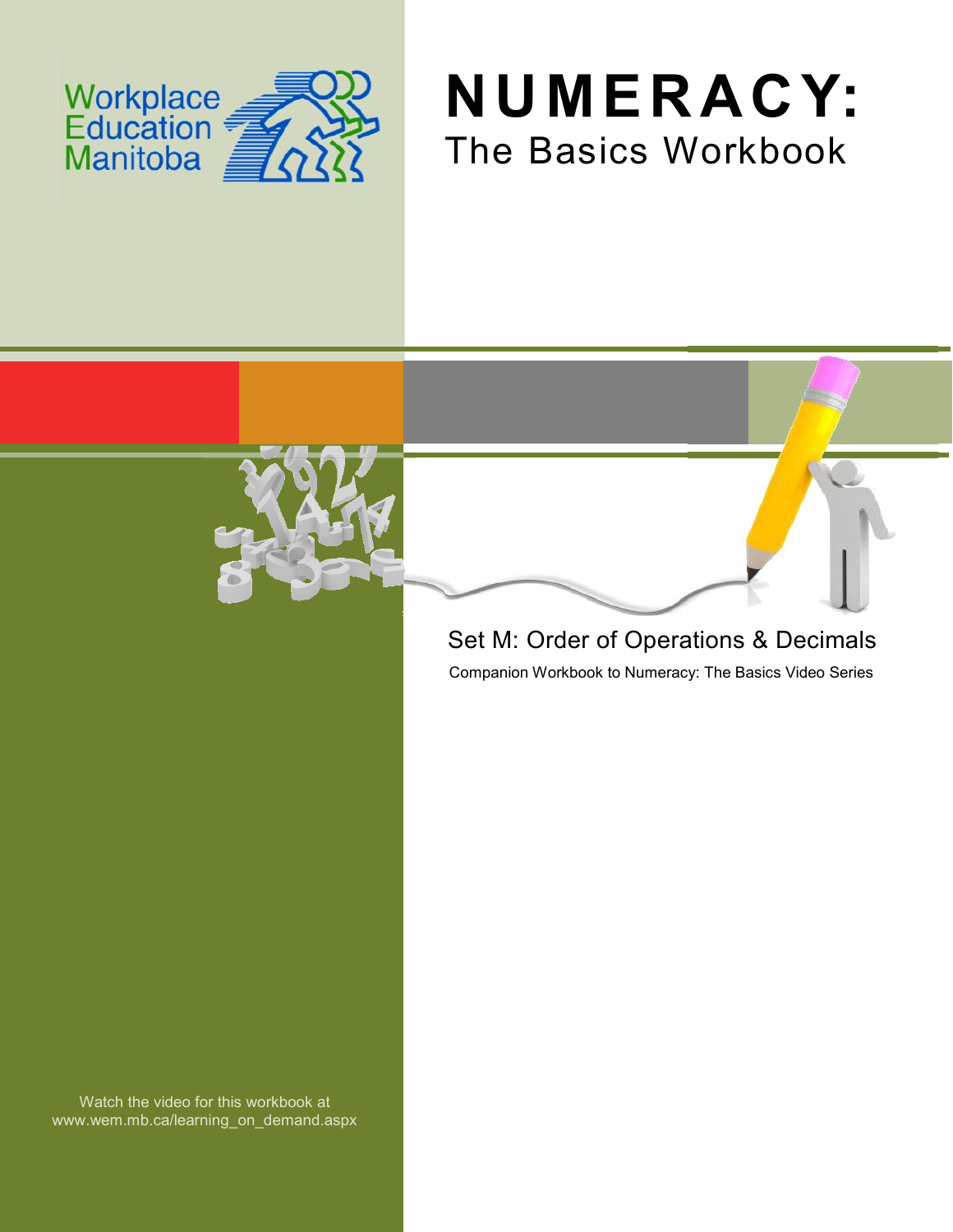SLN ACKNOWLEDGMENTS  $\overline{\mathbf{u}}$  $\mathsf{z}$  $\overline{\mathbf{C}}$  $\Box$ ш CKNOWL

Workplace Education Manitoba would like to express appreciation to the following for supporting the development of this curriculum:

> The Government of Canada Human Resource Skills Development Canada (HRSDC)

> > and

The Manitoba Government Industry Workforce Development (IWD), Entrepreneurship, Training and Trade (ETT)

Workplace Education Manitoba would also like to thank the individuals from across Manitoba who provided consultation, content, and feedback.

> For more information, visit [www.wem.mb.ca](http://www.wem.mb.ca/) or contact the Project Coordinator Lindsay Laidlaw at [info@wem.mb.ca](mailto:info@wem.mb.ca)

Workplace Education Manitoba 1000 Waverley Street Winnipeg, MB, R3T 0P3

©Workplace Education Manitoba, 2012

All rights reserved; no part of this publication may be reproduced, stored in a retrieval system, or transmitted in any form by any means, electronic, mechanical, photocopying, recording, or otherwise without

prior written permission of the Publishers. This manual may not be lent, resold, hired out or otherwise disposed by way of trade in any form of binding or cover than that which it is published, without the prior consent of the Publishers.

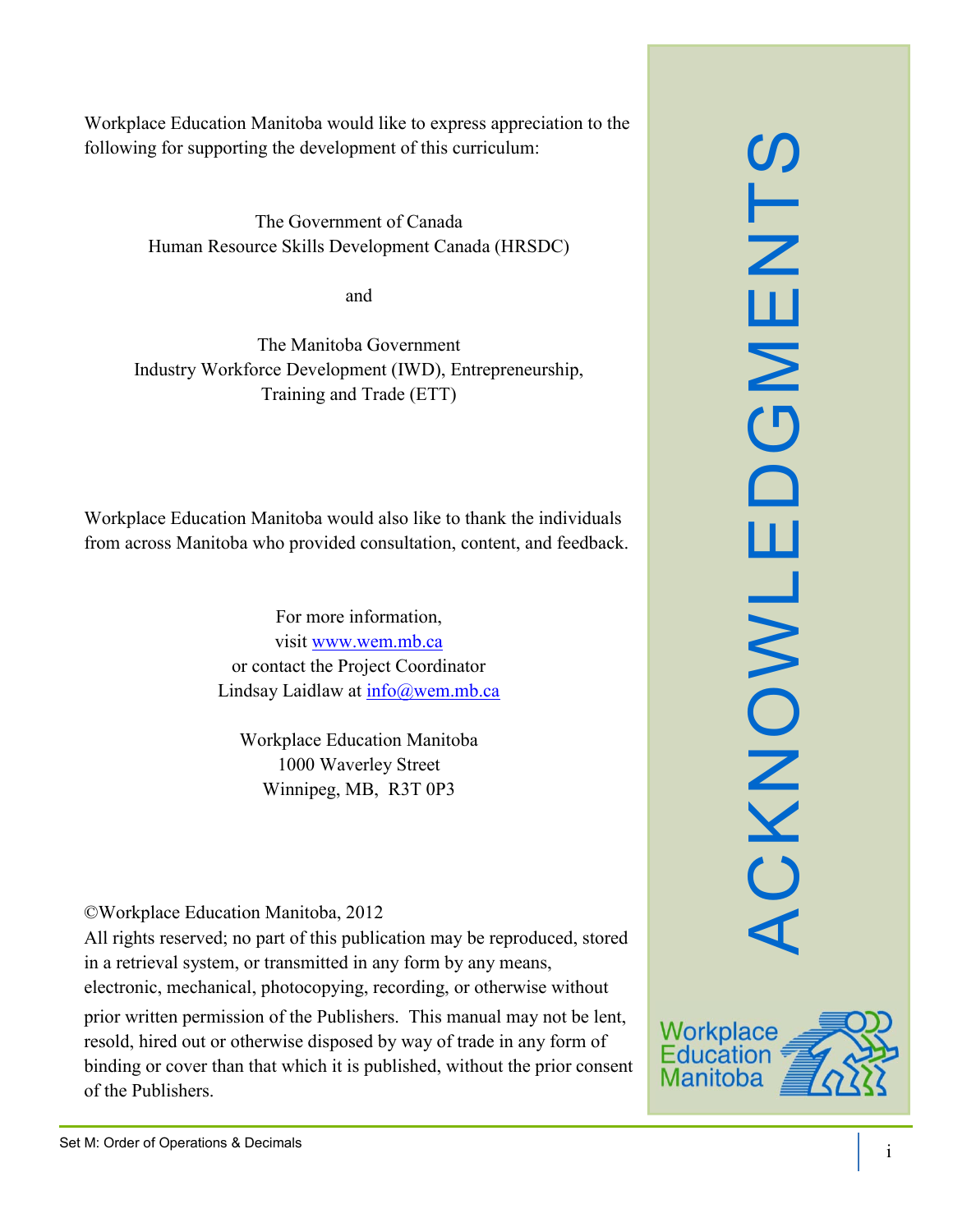## **INTRODUCTION**

#### **What is Numeracy: The Basics Workbook?**

This workbook is intended to accompany Workplace Education Manitoba's (WEM) Numeracy: The Basics Video Series, a set of 50 videos that explain essential numeracy concepts.

The refresher videos cover 25 critical numeracy topics, each broken into concept and practice.

The video series and accompanying downloadable workbooks can be found on the WEM website at [http://www.wem.mb.ca/learning\\_on\\_demand.aspx](http://www.wem.mb.ca/learning_on_demand.aspx)

These Numeracy: The Basics workbooks provide an opportunity for additional skill-building practice.

#### **Numeracy: The Basics topics are:**

- Order of Operations 1
- Order of Operations 2
- Adding & Subtracting Fractions 1
- Adding & Subtracting Fractions 2
- Multiplying & Dividing Fractions
- $\bullet$  Mixed & Improper Fractions
- Operations with Mixed Fractions 1
- Operations with Mixed Fractions 2
- Operations with Mixed Fractions 3
- Adding & Subtracting Decimals
- Multiplying Decimals
- Dividing Decimals
- Order of Operations & Decimals
- Decimals, Fractions & Percent 1
- Decimals, Fractions & Percent 2
- Imperial Conversions
- Metric Conversions
- Metric and Imperial Conversions
- Geometry  $1 -$  Perimeter
- Geometry  $2 Area$
- Geometry 3- Volume
- Solving Equations 1
- Solving Equations 2
- Ratio & Proportion
- Averages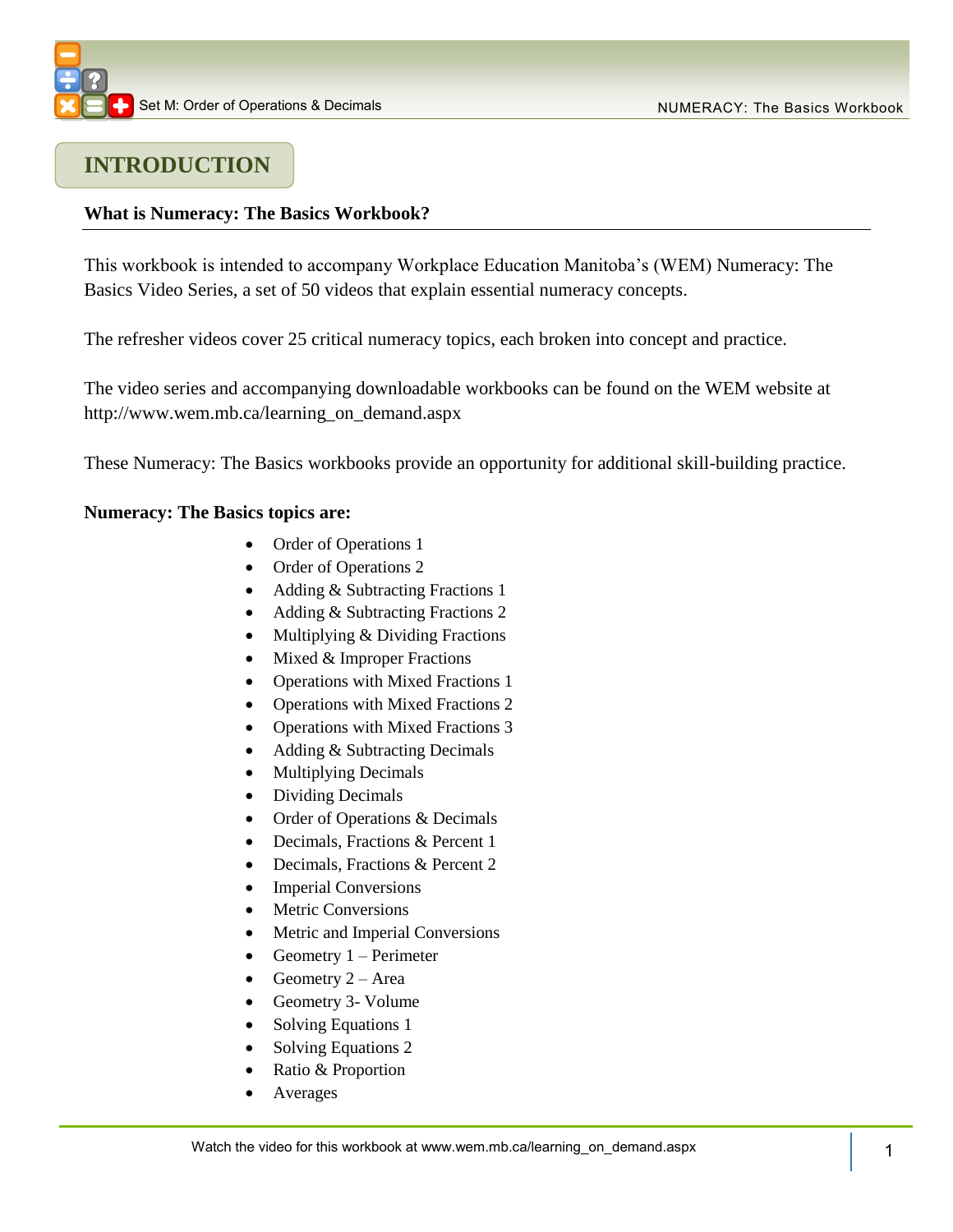## **ORDER OF OPERATIONS & DECIMALS**

This workbook contains five skill-building practice sections. Solutions can be found at the end of the workbook.

#### **Practice Section A**

Calculate the following. Calculate the answer for each question, following the correct order of operations and 'rules' for adding, subtracting, multiplying and dividing decimals.

| 1.               | $1.5 + 2.5 \times 2$       | $=$ $\frac{1}{\sqrt{2\pi}}$ . The set of $\frac{1}{\sqrt{2\pi}}$                                                                                                       |
|------------------|----------------------------|------------------------------------------------------------------------------------------------------------------------------------------------------------------------|
| 2.               | $7.5 \div 1.5 + 5$         | = __________________                                                                                                                                                   |
| 3.               | $2 \times 7.5 - 5$         |                                                                                                                                                                        |
| $\overline{4}$ . | $9 \div 4 \times 3.3$      | = _____________________                                                                                                                                                |
| 5.               | $9.2 \div 2.3 - 1.9$       |                                                                                                                                                                        |
| 6.               | $9.6 - 6.4 \div 1.6$       | = ______________________                                                                                                                                               |
| 7.               | $9.6 \times 6.4 - 11.8$    |                                                                                                                                                                        |
| 8.               | $3.1 \div 0.5 + 4.6$       |                                                                                                                                                                        |
| 9.               | $1.7 \times 2.3 - 1.8$     | = <u>_________________</u>                                                                                                                                             |
| 10.              | $3.4 \div 1.7 + 2.3$       |                                                                                                                                                                        |
| 11.              | $2.5 \times (5.3 - 3.3)$   | = <u>__________________</u>                                                                                                                                            |
| 12.              | $2.5 \times (2.1 + 1.4)$   |                                                                                                                                                                        |
| 13.              | $1.74 \times (6.8 - 1.45)$ |                                                                                                                                                                        |
| 14.              | $6.57 \div (8.37 - 1.8)$   | $= \underbrace{\qquad \qquad }_{\qquad \qquad \qquad \qquad }=\underbrace{\qquad \qquad }_{\qquad \qquad \qquad }=\underbrace{\qquad \qquad }_{\qquad \qquad \qquad }$ |
| 15.              | $1.5 + 2.5 + 6.4 \div 1.6$ |                                                                                                                                                                        |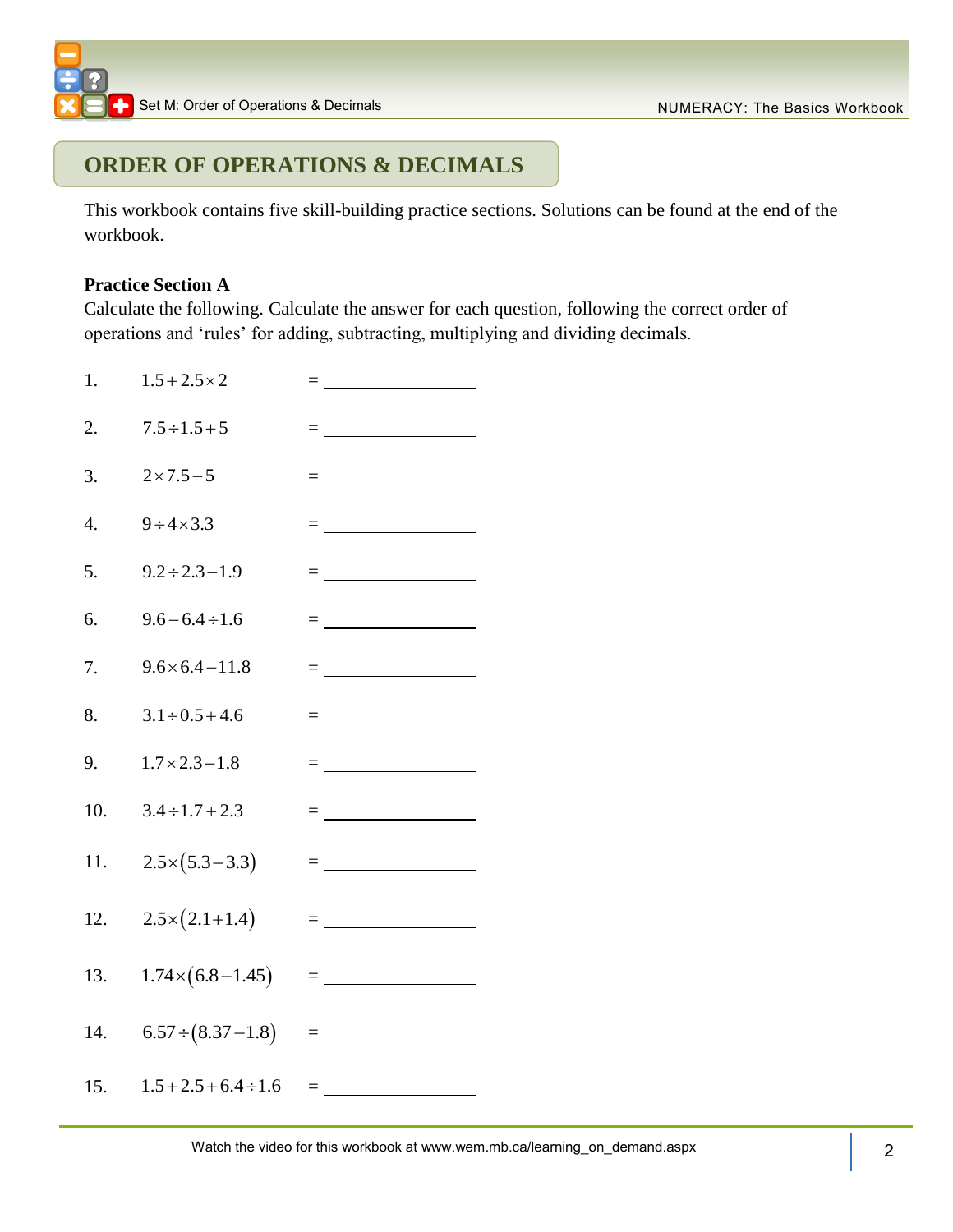

#### **Practice Section B**

Calculate the following. Calculate the answer for each question, following the correct order of operations and 'rules' for adding, subtracting, multiplying and dividing decimals.

| 1.  | $2.05 \times (3.7 + 0.08)$                              | $\equiv$ and the set of the set of $\mathcal{L}$                                                                                                                                                                                                                                                                                                                                                                                                                                                                               |                                                                                                                                             |  |
|-----|---------------------------------------------------------|--------------------------------------------------------------------------------------------------------------------------------------------------------------------------------------------------------------------------------------------------------------------------------------------------------------------------------------------------------------------------------------------------------------------------------------------------------------------------------------------------------------------------------|---------------------------------------------------------------------------------------------------------------------------------------------|--|
| 2.  | $(4.25 \times 4 - 7) \div 2.5$                          | = <u>__________________</u>                                                                                                                                                                                                                                                                                                                                                                                                                                                                                                    |                                                                                                                                             |  |
| 3.  | $5.30 \div (5.41 - 2.76)$                               |                                                                                                                                                                                                                                                                                                                                                                                                                                                                                                                                |                                                                                                                                             |  |
| 4.  | $8.2 + 2.5 \div 5 \times 2.5$                           |                                                                                                                                                                                                                                                                                                                                                                                                                                                                                                                                |                                                                                                                                             |  |
| 5.  | $6.4 \div 0.8 \times (1.5 + 3)$                         |                                                                                                                                                                                                                                                                                                                                                                                                                                                                                                                                |                                                                                                                                             |  |
| 6.  | $3.5 \times 2.5 - 8.4 \div 2.1$                         | = <u>_________________</u>                                                                                                                                                                                                                                                                                                                                                                                                                                                                                                     |                                                                                                                                             |  |
| 7.  | $4.5 \times 1.8 \div 0.9 \div 3 + 6$                    |                                                                                                                                                                                                                                                                                                                                                                                                                                                                                                                                |                                                                                                                                             |  |
| 8.  | $4.5 \times 1.8 \div 0.9 \div (3 + 6)$                  | $\equiv \underbrace{\qquad \qquad }_{\qquad \qquad \qquad \qquad }=\underbrace{\qquad \qquad }_{\qquad \qquad \qquad }=\underbrace{\qquad \qquad }_{\qquad \qquad \qquad }$                                                                                                                                                                                                                                                                                                                                                    |                                                                                                                                             |  |
| 9.  | $2.1 \times (3.1 + 4.5) \div 2.5$                       | $=\underbrace{\qquad \qquad }_{\qquad \qquad \qquad }\qquad \qquad ~~\qquad \qquad ~~\qquad \qquad ~~\qquad \qquad ~~\qquad \qquad ~~\qquad \qquad ~~\qquad \qquad ~~\qquad \qquad ~~\qquad \qquad ~~\qquad \qquad ~~\qquad \qquad ~~\qquad \qquad ~~\qquad \qquad ~~\qquad \qquad ~~\qquad \qquad ~~\qquad \qquad ~~\qquad \qquad ~~\qquad \qquad ~~\qquad \qquad ~~\qquad \qquad ~~\qquad \qquad ~~\qquad \qquad ~~\qquad \qquad ~~\qquad \qquad ~~\qquad \qquad ~~\qquad \qquad ~~\qquad \qquad ~~\qquad \qquad ~~\qquad \$ |                                                                                                                                             |  |
| 10. | $9.2 \div 1.6 + 6.3 \div 1.8$                           | $\equiv \underbrace{\qquad \qquad }_{\qquad \qquad \cdots \qquad \qquad }=\underbrace{\qquad \qquad }_{\qquad \cdots \qquad \qquad }$                                                                                                                                                                                                                                                                                                                                                                                          |                                                                                                                                             |  |
| 11. | $4.6 \div 1.15 + (3 \times 2.5 - 1.5)$                  |                                                                                                                                                                                                                                                                                                                                                                                                                                                                                                                                | $=$ $\frac{1}{2}$ and $\frac{1}{2}$ and $\frac{1}{2}$                                                                                       |  |
| 12. | $7.125 + 2.3 \times 5.75 + 8.75 - 4.208$                |                                                                                                                                                                                                                                                                                                                                                                                                                                                                                                                                | $\equiv$ 100 $\pm$ 100 $\pm$                                                                                                                |  |
| 13. | $(16.52 - 3.02) - 2 \times 5.75 + (2.3 - 1.8)$          |                                                                                                                                                                                                                                                                                                                                                                                                                                                                                                                                | $= \underbrace{\qquad \qquad }_{\qquad \qquad }=\underbrace{\qquad \qquad }_{\qquad \qquad }=\underbrace{\qquad \qquad }_{\qquad \qquad }$  |  |
| 14. | $2.1\times(4.6\div1.15)+(8\times2.5-4.5)$               |                                                                                                                                                                                                                                                                                                                                                                                                                                                                                                                                | $=$ $\frac{1}{\sqrt{2}}$ , $\frac{1}{\sqrt{2}}$ , $\frac{1}{\sqrt{2}}$ , $\frac{1}{\sqrt{2}}$ , $\frac{1}{\sqrt{2}}$ , $\frac{1}{\sqrt{2}}$ |  |
| 15. | $4.5 \times 4.5 \div (9.008 - 2 \times 3.004) \div 1.8$ |                                                                                                                                                                                                                                                                                                                                                                                                                                                                                                                                |                                                                                                                                             |  |
|     |                                                         |                                                                                                                                                                                                                                                                                                                                                                                                                                                                                                                                |                                                                                                                                             |  |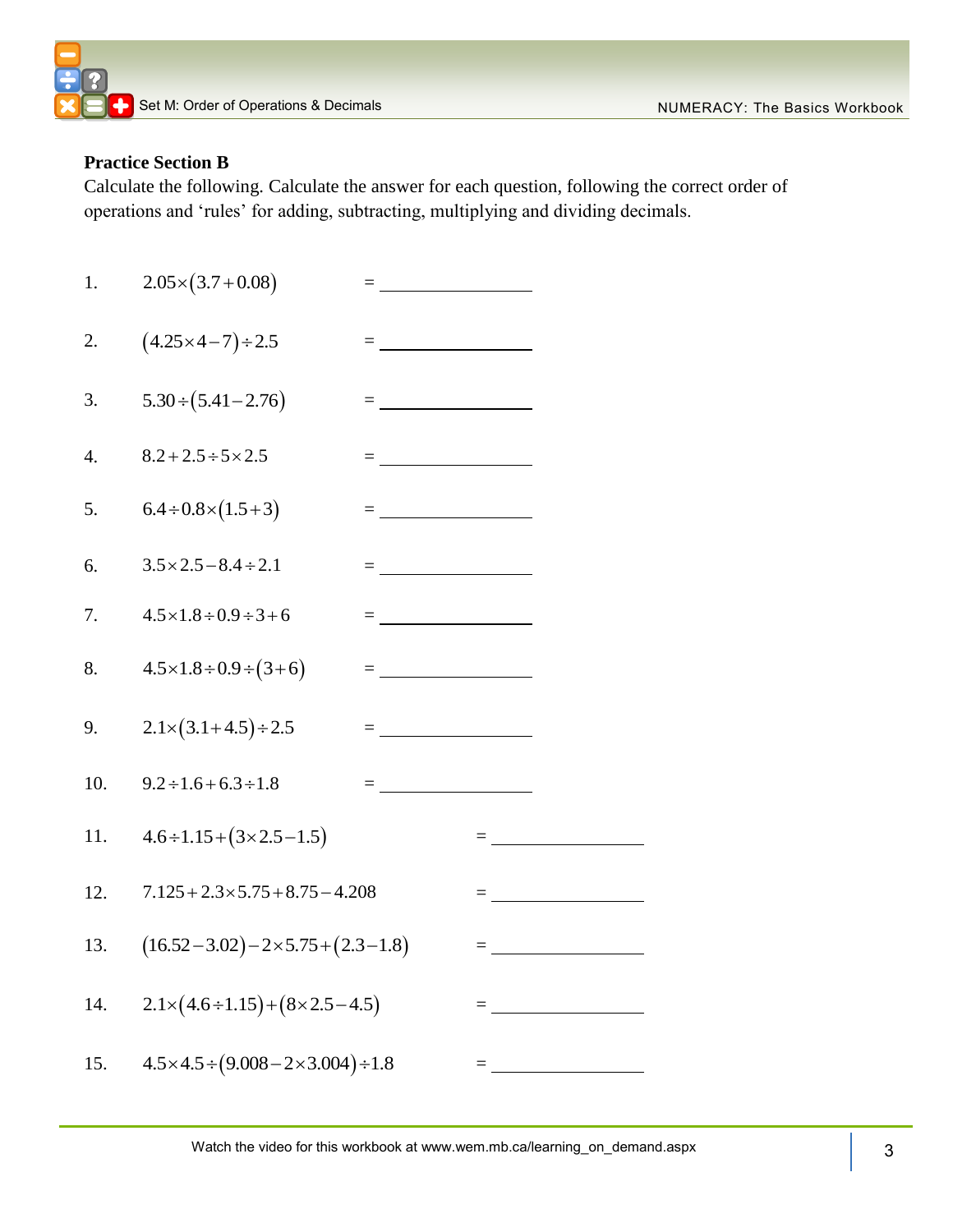#### **Practice Section C**

Calculate the answer for each question, following the correct order of operations and 'rules' for adding, subtracting, multiplying and dividing decimals. Stop dividing if you get more than 5 decimal places in your answer.

1. 
$$
8.4 \div 4 \div (13.675 - 3.2 \times 1.65 + 2.105) =
$$
  
\n2.  $3.5 \times 3.5 - 8.4 \div 2.1 \div 3.2 \div 0.5 + 4.6 =$   
\n3.  $25.596 \div (1.6 + 6.3) \div [1.8 \times 5.30 - (2.76 - 5.79)] =$   
\n4.  $2.1 \times [(3.1 + 4.5) \div 2.5 + 4.6] \div 1.6 - [(3 \times 2.5 - 1.5) - 2.1 \times 0.125] =$   
\n5.  $8.125 \times [8.703 \times (0.9 \div 3 + 0.2) + 6] - [8.2 + 2.5 \div 5 \times (2.5 + 2)] =$ 

#### **Practice Section D**

In this section, solutions for the practice questions contain commonly-made errors. For each question, circle the error(s) and give a correct solution.

1.

$$
8.2 + 2.5 \div 5 \times 2.5
$$
  
= 10.7 \div 5 \times 2.5  
= 2.14 \times 2.5  
= 4.64

=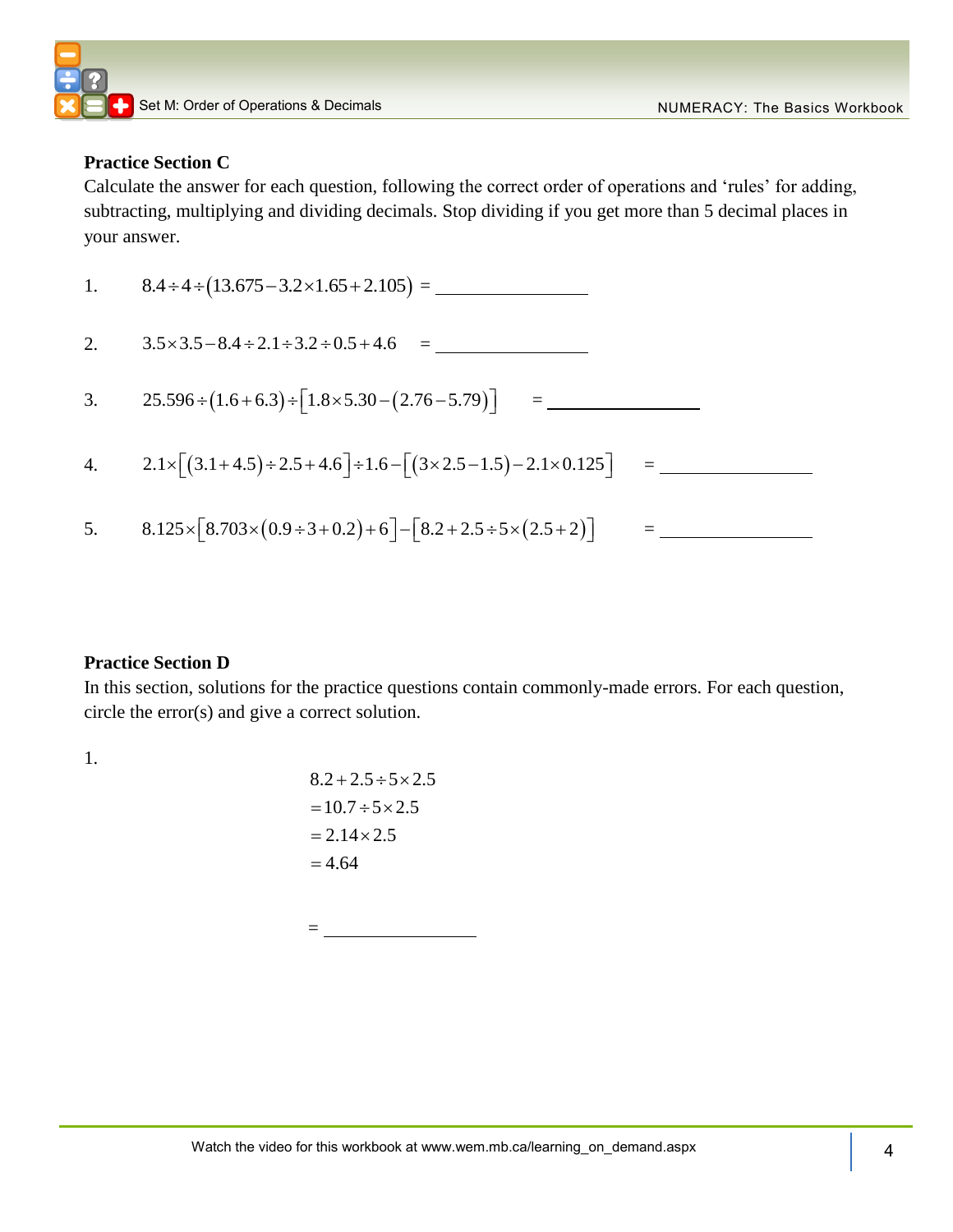

#### **Practice Section E**

Challenge Question. If you can do this one, then you get an  $A^+$ .  $\odot$ 

 $\left[9.2 - (2.76 - 5.79) \div (1.6 + 6.3)\right] \div 1.8 \times 5.30 \div \left[2.1 \times (3.1 + 4.5) \div 2.5 + (4.25 \times 4 - 7) \div 2.5\right] + 9.6 \times 6.4 - 11.8$ 

= <u>\_\_\_\_\_\_\_\_\_\_\_\_\_\_\_\_\_\_</u>\_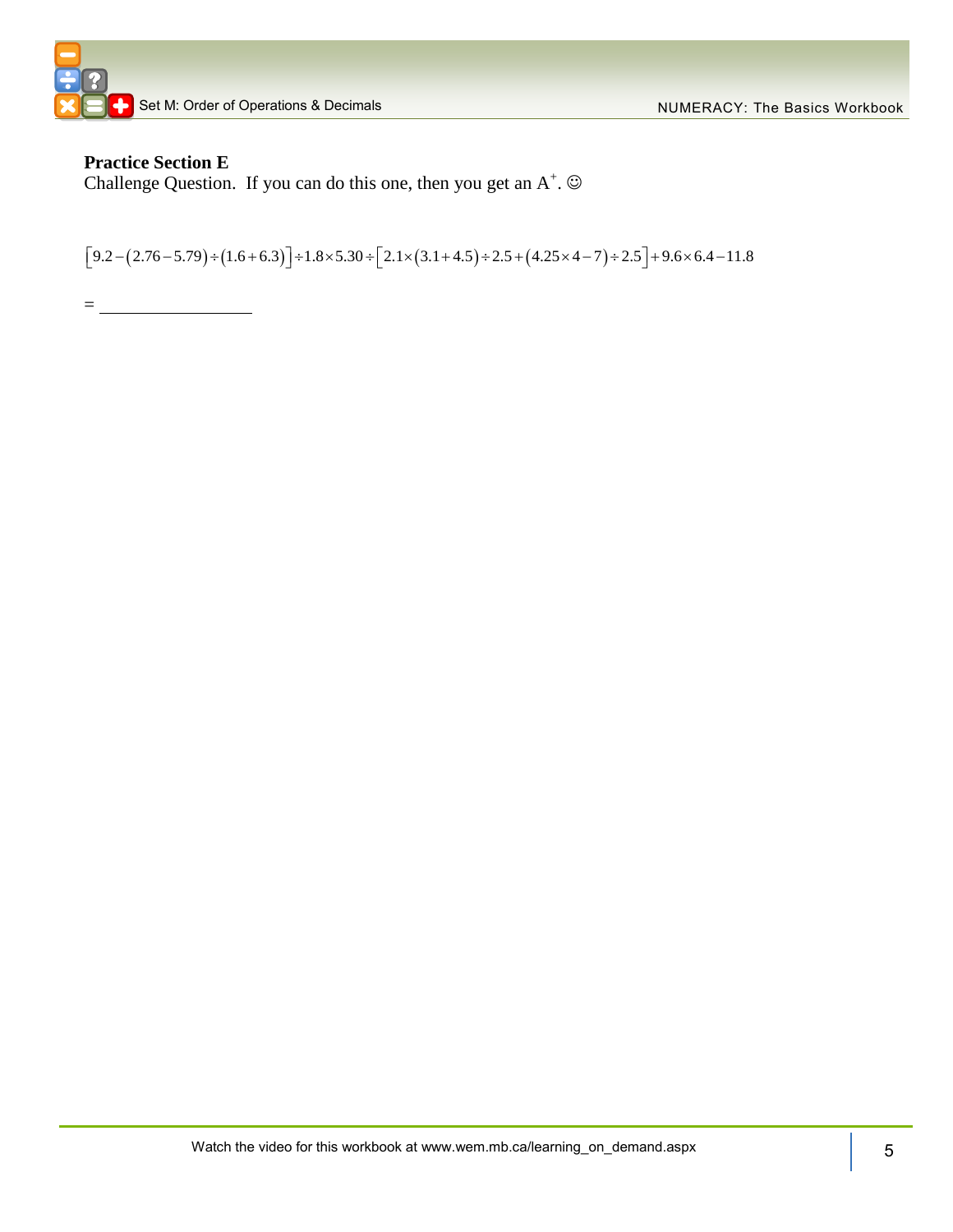NUMERACY: The Basics Workbook

# SOLUTIONS

## Set M

Order of Operations & Decimals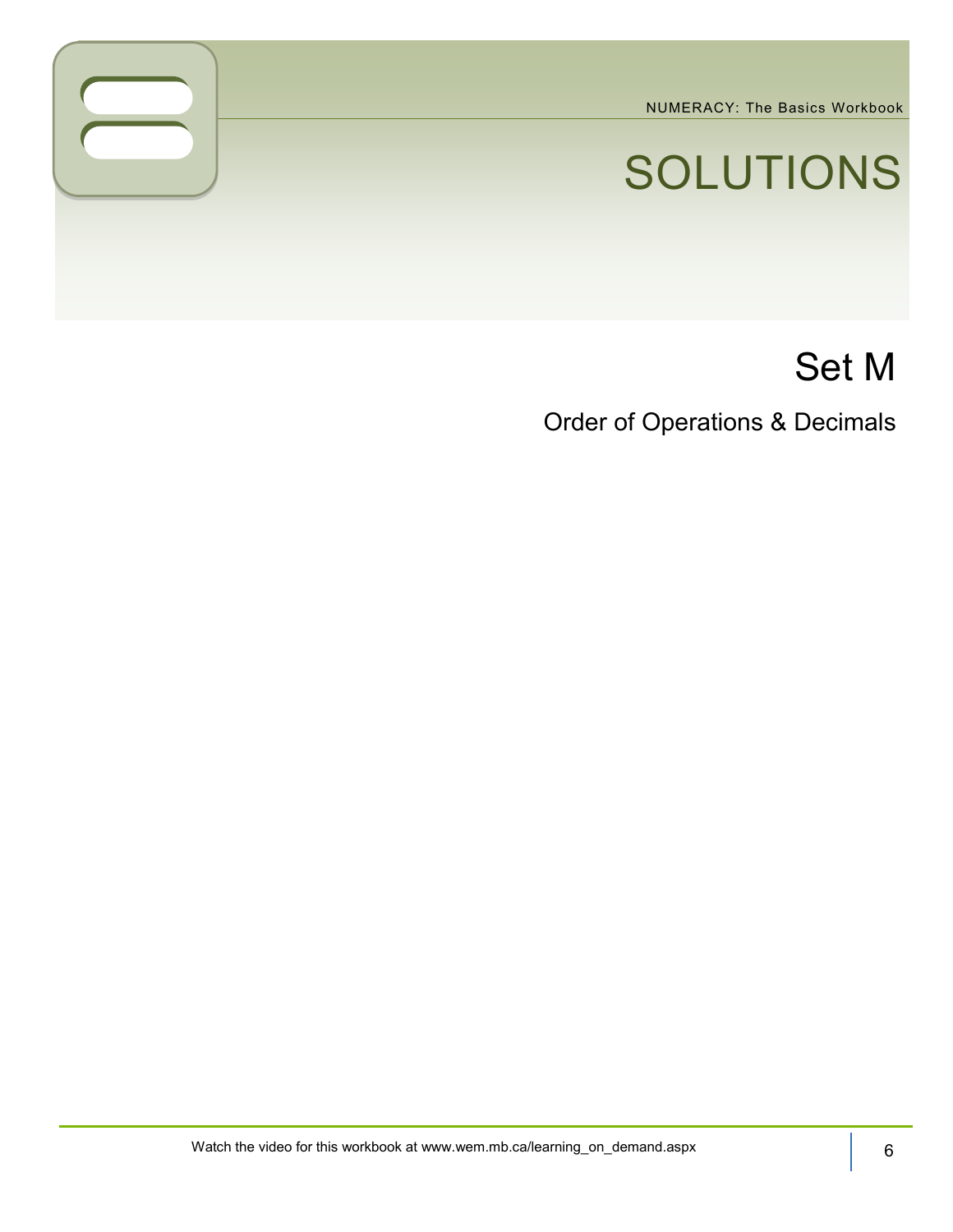## **ORDER OF OPERATIONS & DECIMALS**

#### **Practice Section A**

 $= 2.1$ 

| 1. | Solution:<br>$1.5 + 2.5 \times 2$<br>$= 1.5 + 2.5 \times 2$<br>$= 1.5 + 5$<br>$= 6.5$ | 6.  | Solution:<br>$9.6 - 6.4 \div 1.6$<br>$= 9.6 - 4$<br>$= 5.6$           |
|----|---------------------------------------------------------------------------------------|-----|-----------------------------------------------------------------------|
| 2. | Solution:<br>$7.5 \div 1.5 + 5$<br>$= 5 + 5$<br>$=10$                                 | 7.  | Solution:<br>$9.6 \times 6.4 - 11.8$<br>$= 61.44 - 11.8$<br>$= 49.64$ |
| 3. | Solution:<br>$2 \times 7.5 - 5$<br>$=15-5$<br>$=10$                                   | 8.  | Solution:<br>$3.1 \div 0.5 + 4.6$<br>$= 6.2 + 4.6$<br>$=10.8$         |
| 4. | Solution:<br>$9 \div 4 \times 3.3$<br>$= 2.25 \times 3.3$<br>$= 7.425$                | 9.  | Solution:<br>$1.7 \times 2.3 - 1.8$<br>$= 3.91 - 1.8$<br>$= 2.11$     |
| 5. | Solution:<br>$9.2 \div 2.3 - 1.9$<br>$= 9.2 \div 2.3 - 1.9$<br>$=4-1.9$               | 10. | Solution:<br>$3.4 \div 1.7 + 2.3$<br>$= 2 + 2.3$<br>$= 4.3$           |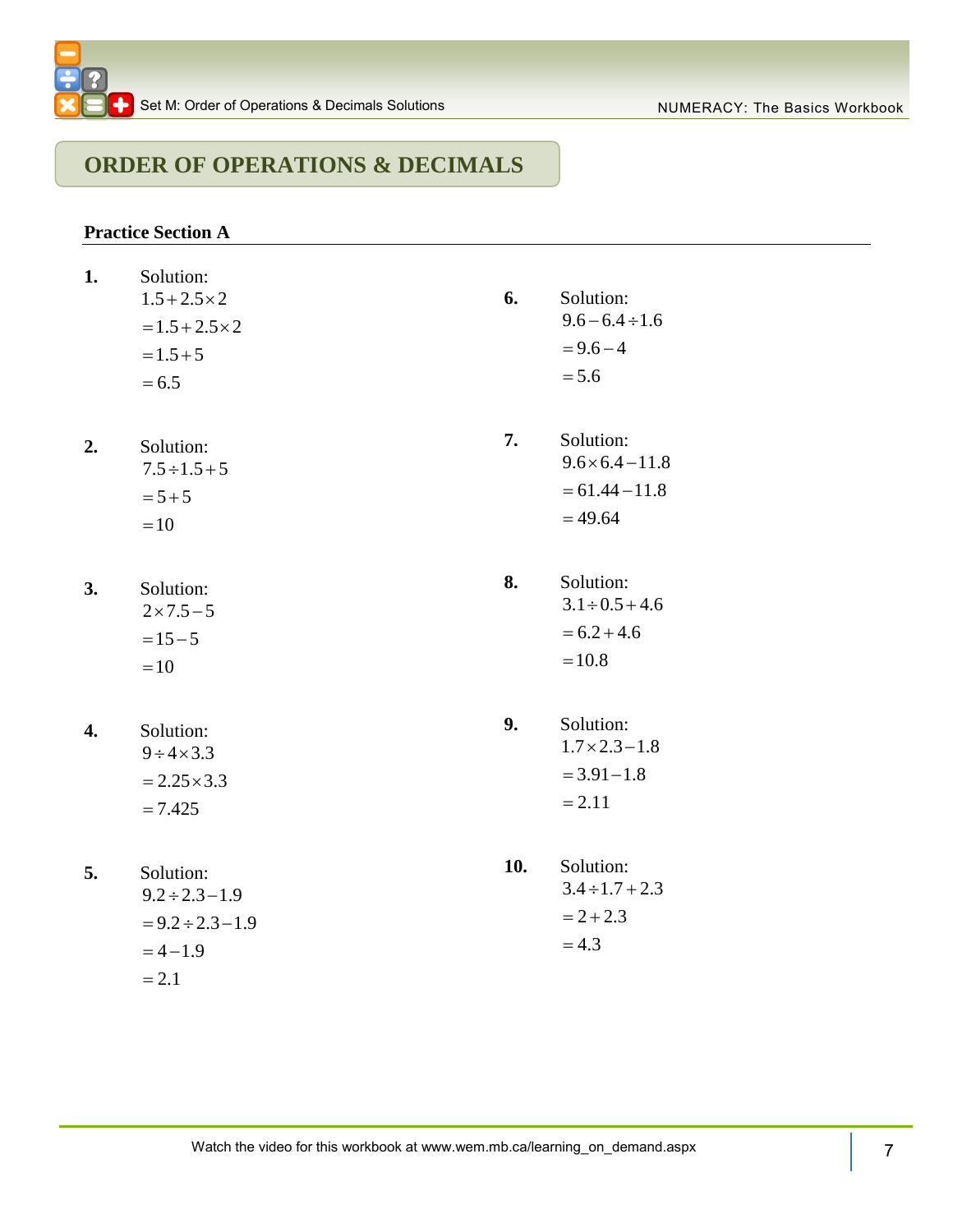Set M: Order of Operations & Decimals Solutions Numer NUMERACY: The Basics Workbook

- **11.** Solution:  $2.5 \times (5.3 - 3.3)$  $=2.5\times 2$  $= 5$
- **12.** Solution:  $2.5 \times (2.1 + 1.4)$  $= 2.5 \times 3.5$ 8.75
- **13.** Solution:  $1.74 \times (6.8 - 1.45)$  $=1.74 \times 5.35$  $= 9.309$
- **Practice Section B**
- **1.** Solution:  $2.05 \times (3.7 + 0.08)$  $= 2.05 \times 3.78$  $= 7.749$ **2.** Solution:  $(4.25 \times 4 - 7) \div 2.5$  $=(17-7)\div 2.5$  $= 10 \div 2.5$  $=4$ **3.** Solution:  $5.30 \div (5.41 - 2.76)$  $= 5.30 \div 2.65$  $=2$ **4.** Solution:  $= 9.45$ **5.** Solution:  $= 8 \times 4.5$  $= 36$ **6.** Solution:
- **14.** Solution:  $6.57 \div (8.37 - 1.8)$  $= 6.57 \div 6.57$  $=1$
- **15.** Solution:  $1.5 + 2.5 + 6.4 \div 1.6$  $= 1.5 + 2.5 + 4$  $= 4 + 4$ 8

- $8.2 + 2.5 \div 5 \times 2.5$  $= 8.2 + 0.5 \times 2.5$  $= 8.2 + 1.25$
- $6.4 \div 0.8 \times (1.5 + 3)$  $= 6.4 \div 0.8 \times 4.5$
- $3.5 \times 2.5 8.4 \div 2.1$  $= 8.75 - 8.4 \div 2.1$  $= 8.75 - 4$  $=4.75$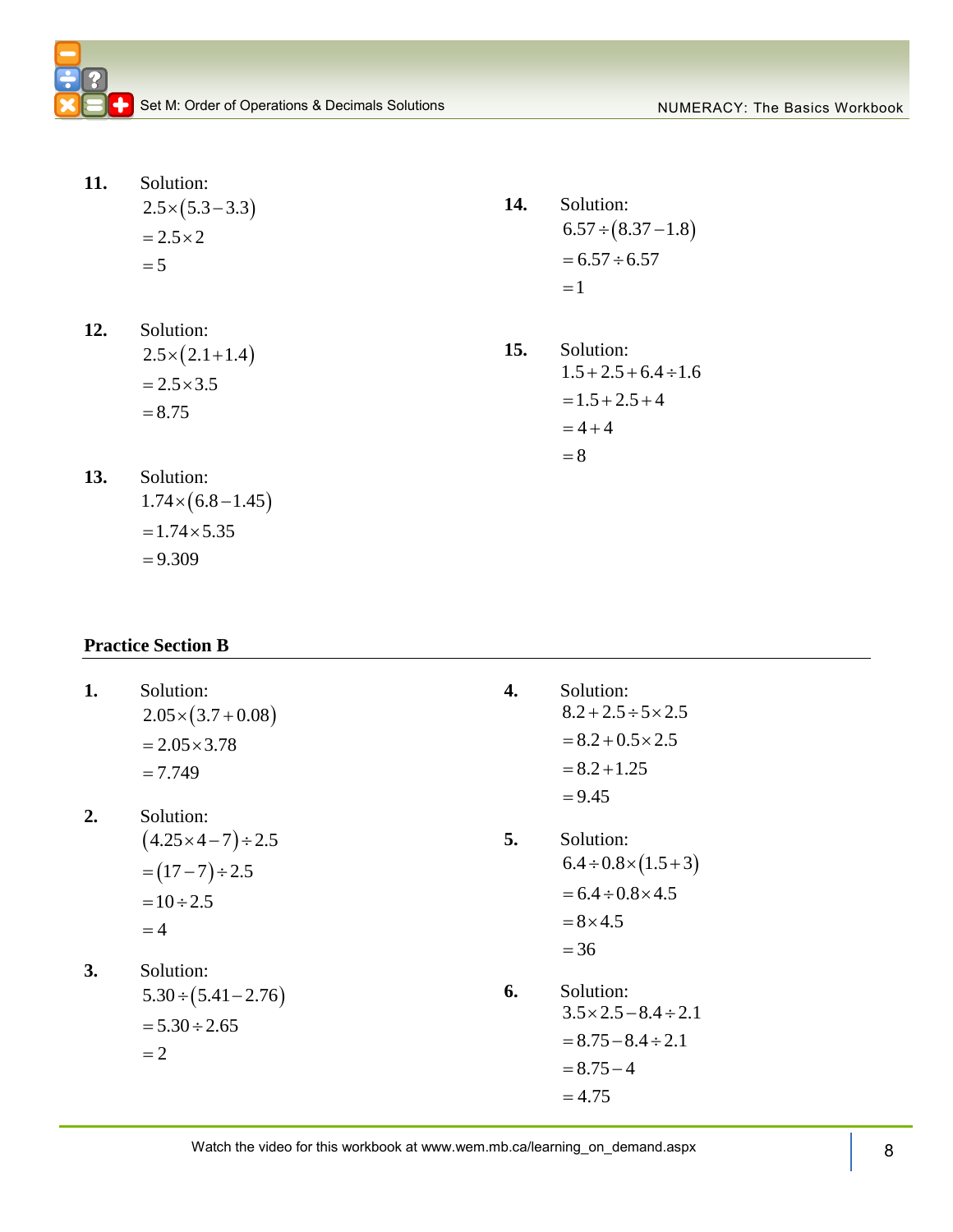- **7.** Solution:  $4.5 \times 1.8 \div 0.9 \div 3 + 6$  $= 8.1 \div 0.9 \div 3 + 6$  $= 9 \div 3 + 6$  $= 3 + 6$ 9
- **8.** Solution:  $4.5 \times 1.8 \div 0.9 \div (3 + 6)$  $= 4.5 \times 1.8 \div 0.9 \div 9$  $= 8.1 \div 0.9 \div 9$  $= 8.1 \div 0.9 \div 9$  $= 9 \div 9$  $=1$
- **9.** Solution:  $2.1 \times (3.1 + 4.5) \div 2.5$  $= 2.1 \times 7.6 \div 2.5$  $= 15.96 \div 2.5$  $= 6.384$
- **10.** Solution:  $9.2 \div 1.6 + 6.3 \div 1.8$  $= 5.75 + 6.3 \div 1.8$  $= 5.75 + 3.5$  $= 9.25$
- **11.** Solution:  $4.6 \div 1.15 + (3 \times 2.5 - 1.5)$  $= 4.6 \div 1.15 + (7.5 - 1.5)$  $=4.6 \div 1.15 + 6$  $= 4 + 6$  $=10$
- **12.** Solution: Solution:<br>7.125 + 2.3 × 5.75 + 8.75 – 4.208  $7.125 + 2.3 \times 5.75 + 8.75 - 4.208$ <br>=  $7.125 + 13.225 + 8.75 - 4.208$  $= 7.123 + 13.223 + 8.75$ <br>= 20.35 + 8.75 – 4.208  $= 20.33 + 8.73$ <br>= 29.1 – 4.208  $= 24.892$
- **13.** Solution: Solution:<br>(16.52 – 3.02) – 2×5.75 + (2.3 – 1.8)  $(10.52 - 5.02) - 2 \times 5.75 + (2.3 - 1.8)$ <br>= 13.5 – 2×5.75 + (2.3 – 1.8)  $= 13.5 - 2 \times 3.73 + (2.3 - 1)$ <br>= 13.5 - 11.5 + (2.3 - 1.8)  $= 13.5 - 11.5 + (2.5)$ <br>= 13.5 - 11.5 + 0.5  $= 13.5 - 11$ <br>= 2 + 0.5  $= 2.5$
- **14.** Solution: Solution:<br>2.1×(4.6 ÷ 1.15) + (8× 2.5 – 4.5)  $= 2.1 \times 4 + (8 \times 2.5 - 4.5)$  $= 2.1 \times 4 + (20 - 4.5)$  $= 2.1 \times 4 + 15.5$  $= 2.1 \times 4 + 1$ <br>= 8.4 + 15.5  $= 23.9$
- **15.** Solution: Solution:<br>4.5×4.5÷(9.008–2×3.004)÷1.8  $4.5 \times 4.5 \div (9.008 - 2 \times 5.004) \div 1.8$ <br>= 4.5  $\times$  4.5  $\div (9.008 - 6.008) \div 1.8$  $= 4.5 \times 4.5 \div 3 \div 1.8$ <br>= 4.5  $\times$  4.5  $\div$  3  $\div$  1.8  $= 4.5 \times 4.5 \div 5 \div 1.$ <br>= 20.25  $\div 3 \div 1.8$  $= 20.25 \div 3 \div 5$ <br>= 6.75 \times 1.8  $= 3.75$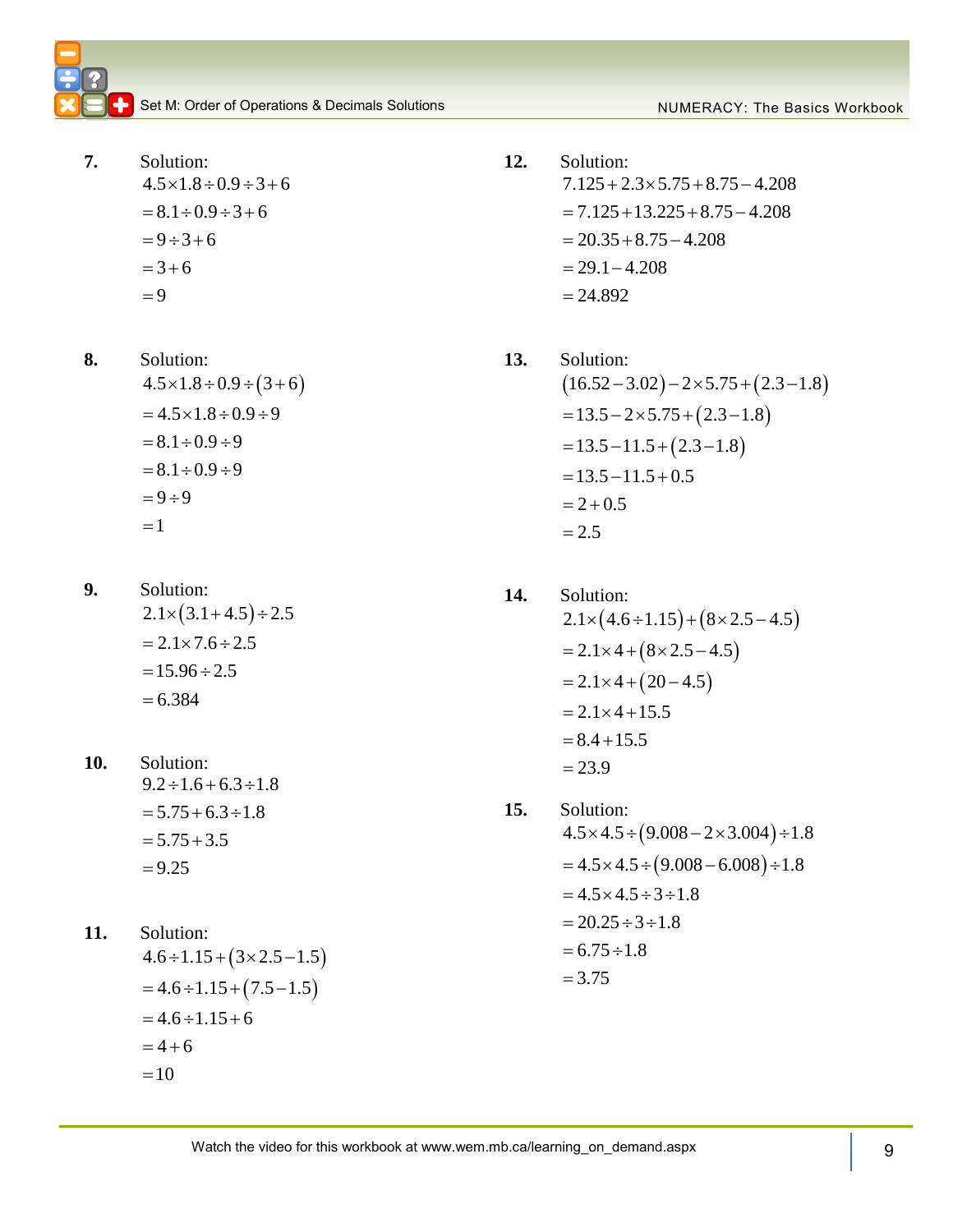#### **Practice Section C**

**1.** Solution: Solution:<br>8.4 ÷ 4 ÷ (13.675 – 3.2 × 1.65 + 2.105)  $8.4 \div 4 \div (13.675 - 5.28 + 2.105)$ <br>=  $8.4 \div 4 \div (13.675 - 5.28 + 2.105)$  $= 8.4 \div 4 \div (15.675 - 3.28 +$ <br>=  $8.4 \div 4 \div (8.395 + 2.105)$  $= 8.4 \div 4 \div (8.3)$ <br>= 8.4 \div 4 \div 10.5  $= 8.4 \div 4 \div 1$ <br>= 2.1 \times 10.5  $= 0.2$ 

**2.** Solution:

Solution:<br> $3.5 \times 3.5 - 8.4 \div 2.1 \div 3.2 \div 0.5 + 4.6$  $3.5 \times 3.5 - 8.4 \div 2.1 \div 3.2 \div 0.5 + 4.6$ <br>= 12.25 - 8.4  $\div 2.1 \div 3.2 \div 0.5 + 4.6$  $= 12.25 - 8.4 \div 2.1 \div 5.2 \div 0.5$ <br> $= 12.25 - 4 \div 3.2 \div 0.5 + 4.6$  $= 12.25 - 4 \div 5.2 \div 0.5 + 4.6$ <br>= 12.25 - 1.25  $\div 0.5 + 4.6$  $= 12.25 - 1.25 \div 0.5$ <br>= 12.25 – 2.5 + 4.6  $= 12.25 - 2.5$ <br>= 9.75 + 4.6  $=14.35$ 

**3.** Solution:

Solution:  
\n
$$
25.596 \div (1.6 + 6.3) \div [1.8 \times 5.30 - (2.76 - 5.79)]
$$
\n
$$
= 25.596 \div 7.9 \div [1.8 \times 5.30 - (2.76 - 5.79)]
$$
\n
$$
= 25.596 \div 7.9 \div [1.8 \times 5.30 - (-3.03)]
$$
\n
$$
= 25.596 \div 7.9 \div [1.8 \times 5.30 + 3.03]
$$
\n
$$
= 25.596 \div 7.9 \div [9.54 + 3.03]
$$
\n
$$
= 25.596 \div 7.9 \div [9.54 + 3.03]
$$
\n
$$
= 25.596 \div 7.9 \div 12.57
$$
\n
$$
= 3.24 \div 12.57
$$
\n
$$
= 0.25775...
$$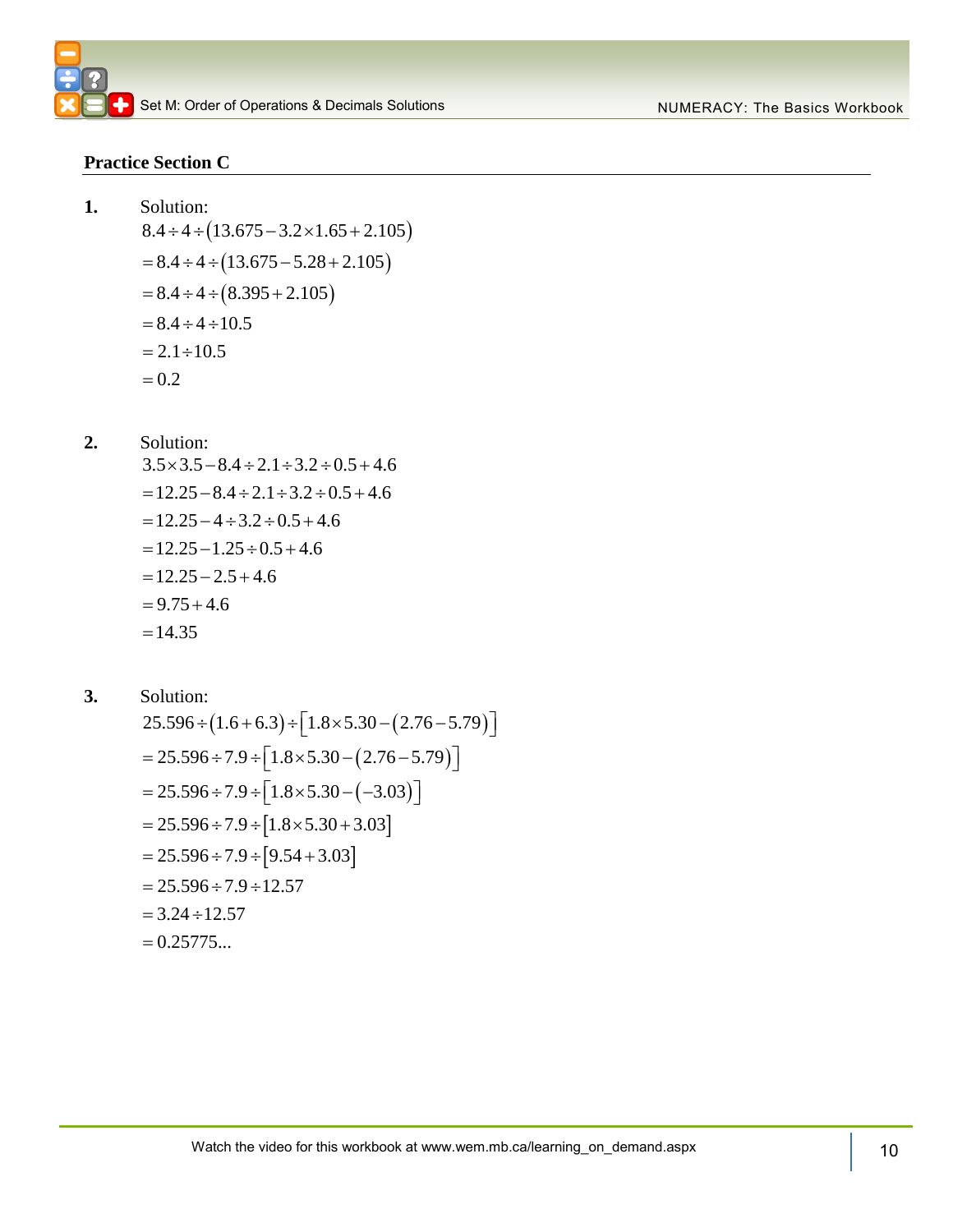Set M: Order of Operations & Decimals Solutions Numer Act Numer NUMERACY: The Basics Workbook

Solution:  
\n
$$
2.1 \times \left[ (3.1 + 4.5) \div 2.5 + 4.6 \right] \div 1.6 - \left[ (3 \times 2.5 - 1.5) - 2.1 \times 0.125 \right]
$$
\n
$$
= 2.1 \times \left[ 7.6 \div 2.5 + 4.6 \right] \div 1.6 - \left[ (7.5 - 1.5) - 2.1 \times 0.125 \right]
$$
\n
$$
= 2.1 \times \left[ 3.04 + 4.6 \right] \div 1.6 - \left[ 6 - 2.1 \times 0.125 \right]
$$
\n
$$
= 2.1 \times \left[ 7.64 \right] \div 1.6 - \left[ 6 - 0.2625 \right]
$$
\n
$$
= 2.1 \times 7.64 \div 1.6 - \left[ 5.7375 \right]
$$
\n
$$
= 2.1 \times 7.64 \div 1.6 - 5.7375
$$
\n
$$
= 16.044 \div 1.6 - 5.7375
$$
\n
$$
= 4.29
$$

**5.** Solution: 8.125 8.703 0.9 3 0.2 6 8.2 2.5 5 2.5 2 8.125 8.703 0.3 0.2 6 8.2 2.5 5 4.5 8.125 8.703 0.5 6 8.2 2.5 5 4.5 8.125 4.3515 6 8.2 0.5 4.5 8.125 10.3515 8.2 2.25 8.125 10.3515 10.45 84.105 9375 10.45 73.65593... 

#### **Practice Section D**

**1.** Solution:

**4.** Solution:

One error is in line 2 where the correct order of operations was not followed. There is a second error in line 3where 2.14 is added to 2.5 instead of being multiplied.

The correct solution is:

 $8.2 + 2.5 \div 5 \times 2.5$  $= 8.2 + 0.5 \times 2.5$  $= 8.2 + 1.25$  $= 9.45$